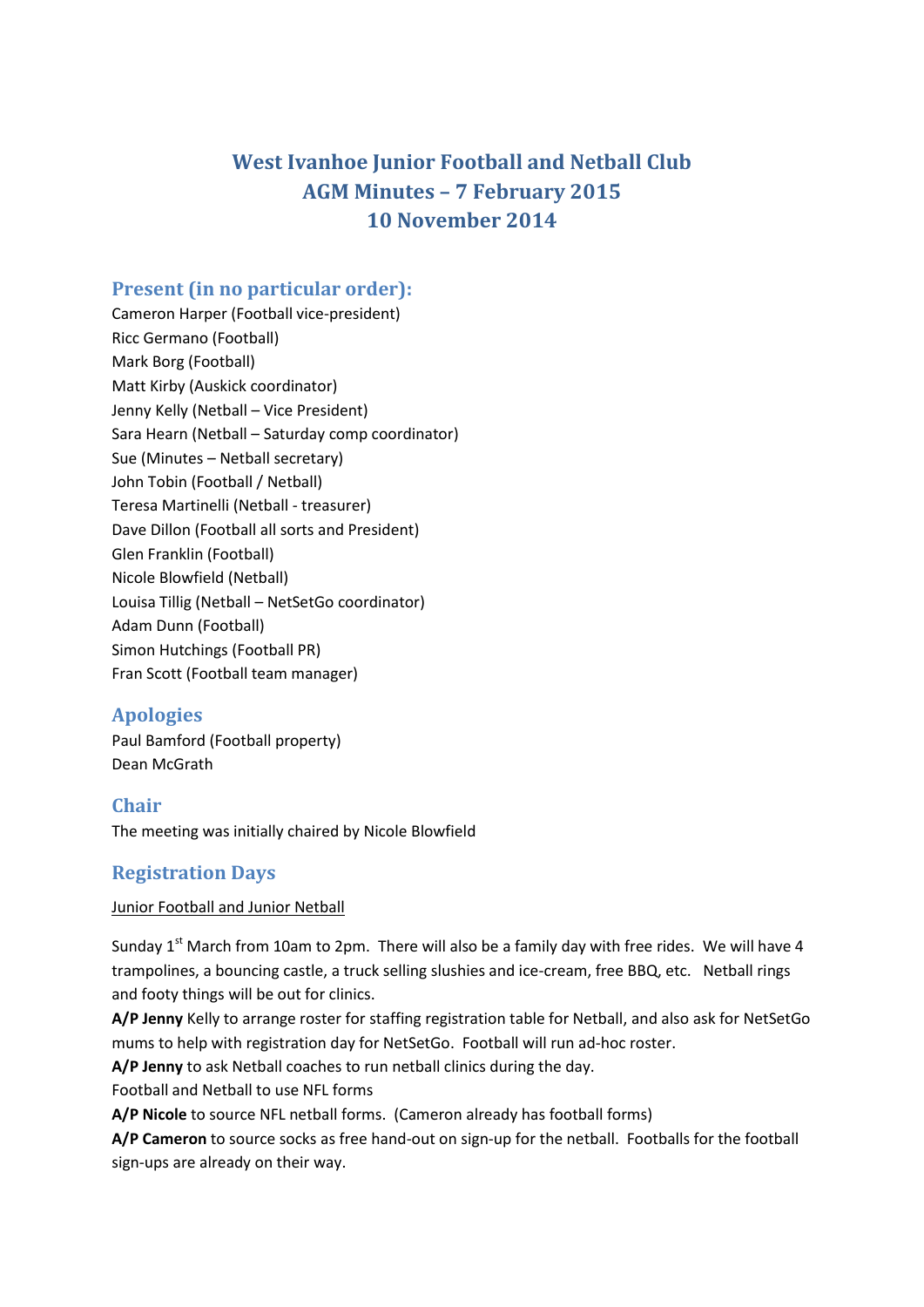A discussion about the naming of Auskick and NetSetGo agreed to register as 'Ivanhoe Auskick' and 'Ivanhoe NetSetGo'.

#### Auskick and NetSetGo

Registration day will be Sunday 28<sup>th</sup> March from 10am to 2pm. Will start their season on 2/3 May. We also need to let people know that they can register for both online.

Flyers will go out to the schools and letter-box drop to this area in the next week or so. **A/P Cameron** to coordinate distribution

**A/P Nicki** to send Simon pictures of the netball players/ teams to produce invitations to previous players to come and re-register.

**A/P Nicole/ Teresa and Sara** to coordinate to send out the invitations.

### **Fees**

There was a short fee discussion. It was noted that the netball subs are quite a bit higher than the football. Netball has to pay court fees per girl per match. The football has to pay the umpires, but covers this with canteen takings. There was a discussion about increasing the football subs to cover the magazine.

**Resolution** It was agreed to raise the football subs by \$15 to \$210 to cover the magazine. It was also agreed to offer a 10% reduction for *each* subsequent child. Note: The club (football and netball) also will negotiate for hardship as required.

### **Fund Raising and Sponsorship**

#### Fund Raising

Discussion of whether we need to form a separate committee – it was decided to keep fund raising together for netball and football.

It was decided that another family day will be held Saturday  $5<sup>th</sup>$  September with much the same activities etc as last year.

**A/P Cameron** to send out an email to set up a separate committee for the family day.

#### Sponsorship

John mentioned that 'Paul' from miles Real Estate is keen to be involved. We need to try and swing their involvement to cover the netball as well. Could consider 'Bronze', 'Silver', 'Gold' sponsorship packages – or other strategies.

**A/P John , Adam**, **Glen and Sara** to meet and discuss sponsorship strategies, desired budgets, etc. Note, stats on number of kids, growth, breadth of activity etc of the club all help.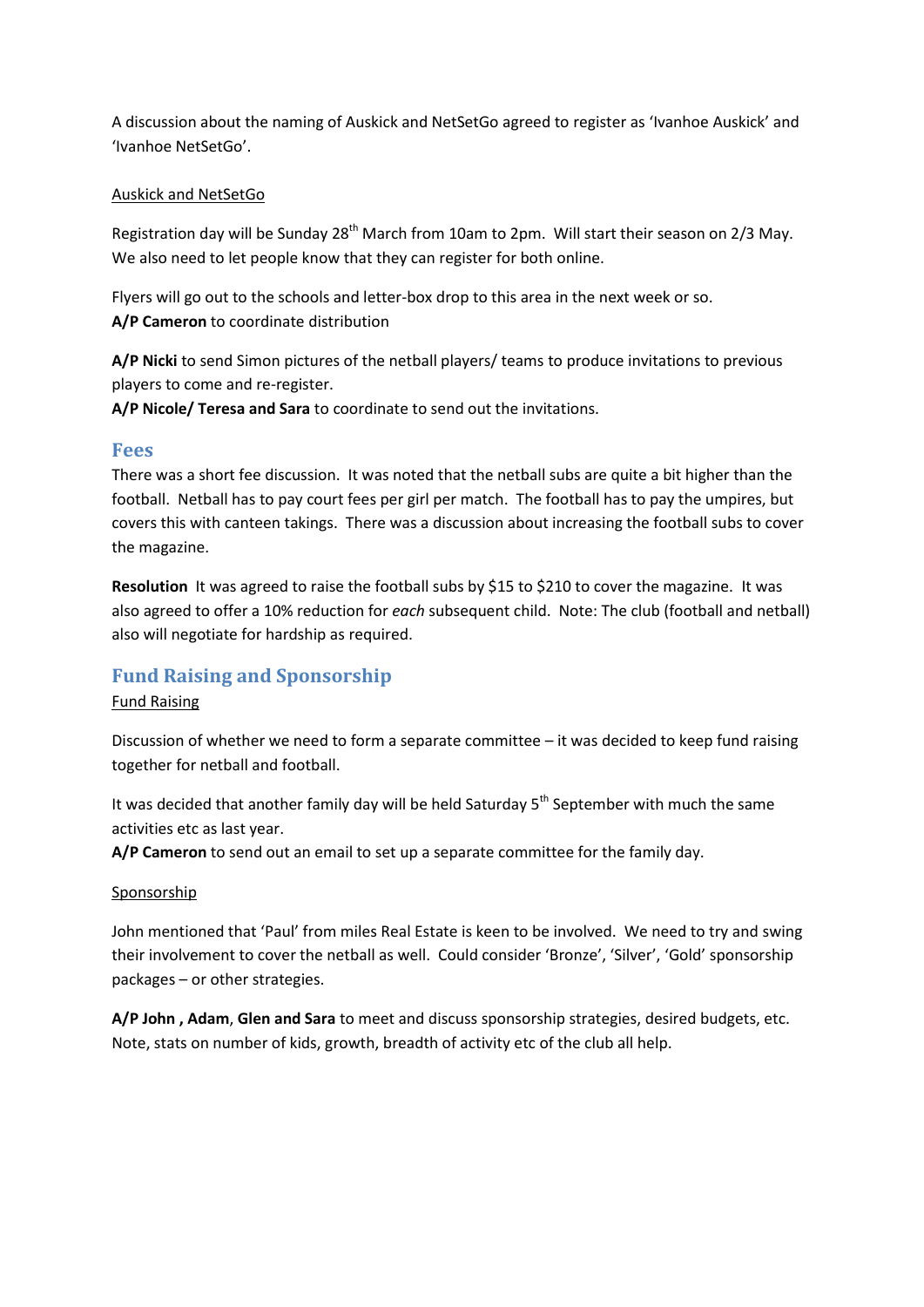# **Presentation Nights and social events**

Netball is considering one presentation night, possibly in October at the end of Winter comp. Football needs to think about presentation night as well.

Netball is considering a social event in March on a Friday Night (see Netball minutes below). No clash is expected with football. The club now has a chef on a Thursday night who cooks counter meals etc. This will be opened up more to Sundays etc and can be extended for the netball social night.

# **Auskick / NetsetGo**

Auskick will start 2 May. Web page is set up. Registration is already open online. The numbers are expected to be around 150. The program will finish last weekend in August (same for NetSetGo). Note, the following week is the family weekend so that works well.

NetSetGo – Our previous coordinator, Tracy Cox, resigned. Louisa Tillig will take over registrations and administration. We are looking to get towards 100 students this year. The program will run at St Bernadette's with two sessions for two different age groups. We're looking for coach(es) to run the program. The general discussion was that younger coaches would be the way to go (rather than trying to recruit a mum). (Nicole will action)

A combined event half way through the season to be held at West Ivanhoe was briefly discussed and held to be a good idea, particularly as the NetSetGo families don't usually come to the club.

## **Communication**

New email addresses are up and running.

### Website

Cameron asked for volunteers to write a short spiel about each group for the website. **A/P Sara** to coordinate sourcing and editing copy for the site and forward to Nikki to put on the site. Notes: Answer all the questions about what people might want to know about the club in one paragraph! Some focus on logistics … helps avoid the phone call! John mentioned St Mary's sports club Greensborough as a great model site. John Tobin volunteered for footy and Auskick. Teresa and Louisa to contribute on Netball/Auskick. Cricket can wait for a while

### Newsletter:

It was hard to coordinate the consolidated newsletter last year. It is growing out of double-sided A4. A discussion suggested distributing the newsletter electronically and having a number of hard copies at the club. The problem of getting reports from each coach each week was raised. **A/P Simon** to come up with a proposal.

### **Working Bee**

Saturday 21<sup>st</sup> March 9am until done (advertise 9-12am). Sausage Sizzle lunch will be provided. Works coordinated by Cam/Dave.

**Footy and Netball** to advertise the working bee.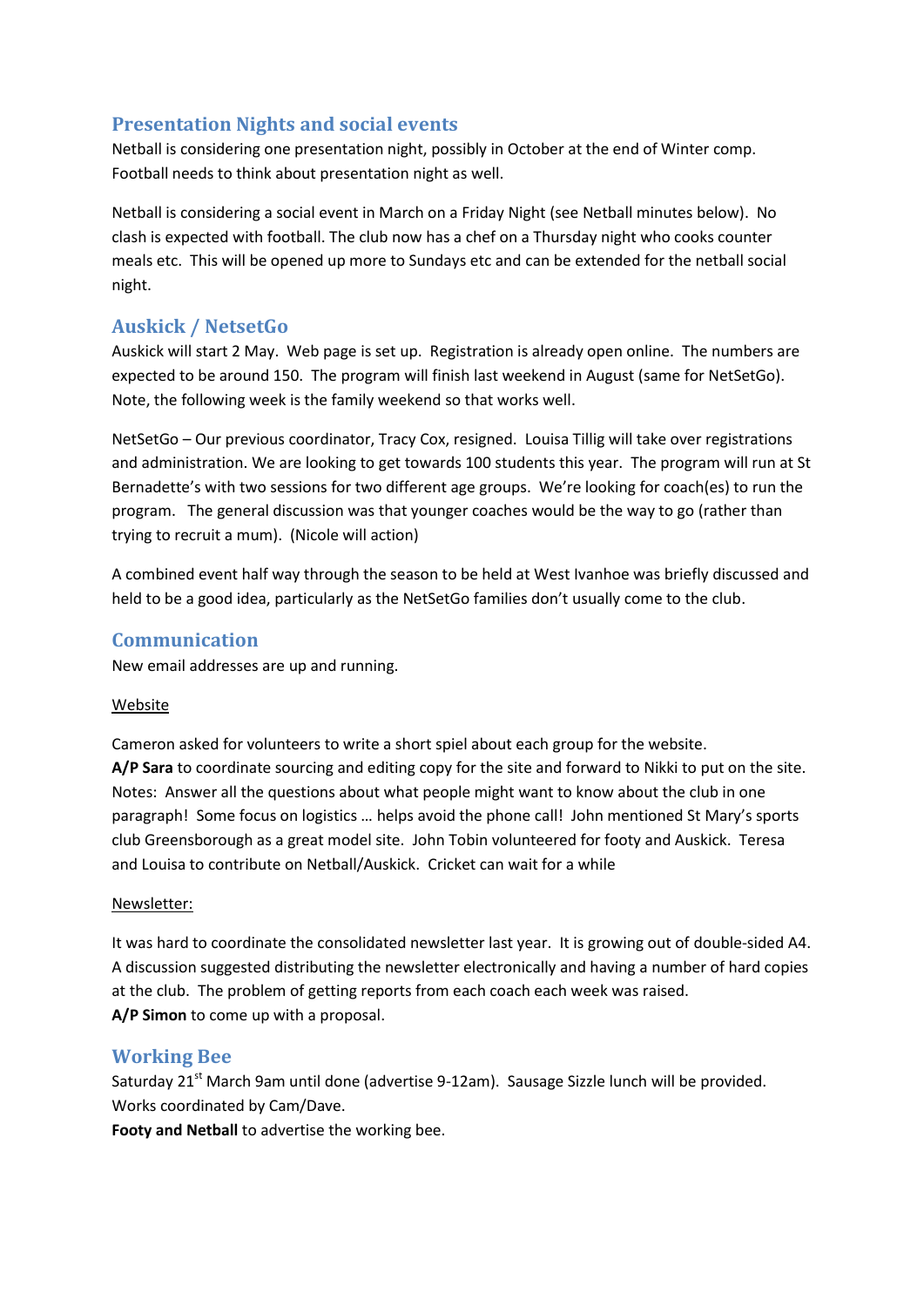# **Uniforms**

Several from the committees met to agree a consistent uniform across Netball and Footy. The current supplier has been very slow in producing uniform (5 months!). Adam is waiting for costings and samples for uniforms being made overseas but will only affect uniforms for the 2<sup>nd</sup> half of the year.

# **First Aid trainers**

Netball is covered by the stadium. Football will running a training day. Cameron to advise when it is on. **A/P Sue** to advertise to Neball families and coaches once information is received.

#### AT THIS POINT THE NETBALL AND FOOTBALL COMMITTEES SEPARATED

# **Football:**

The football meeting (AGM) was chaired by Cameron Harper

### **Financial Report**

Cameron presented the financial report (exclusive of the family day). Key points:

P&L:

| $\bullet$ | Total Income: | \$50,526 |
|-----------|---------------|----------|
| $\bullet$ | Expenses      | \$45,191 |
| $\bullet$ | Profit        | \$5,335  |

Balance Sheet:

Current assets:

| ∩       | Bank      | \$3,889  |
|---------|-----------|----------|
| $\circ$ | Equipment | \$7,000  |
| ∩       | Total     | \$10,889 |
| ∩       | Plus      |          |

o Auskick acc \$1,300

No liabilities

Motion to accept: Fran Seconded: Dave Passed.

### **Uniforms**

Have been ordered. Paul Bamford will coordinate uniforms this year. New shorts, socks and jumpers have arrived. There should be enough.

### **Rules**

New rules have been release this year – copies were circulated. U9 and U10 will have no scoring. U10 will play on 2/3 size ground. Cones will have to be put out to reduce the size of our ground. **A/P Cameron** to confirm with NFL that our ground is ¾ of a full size ground.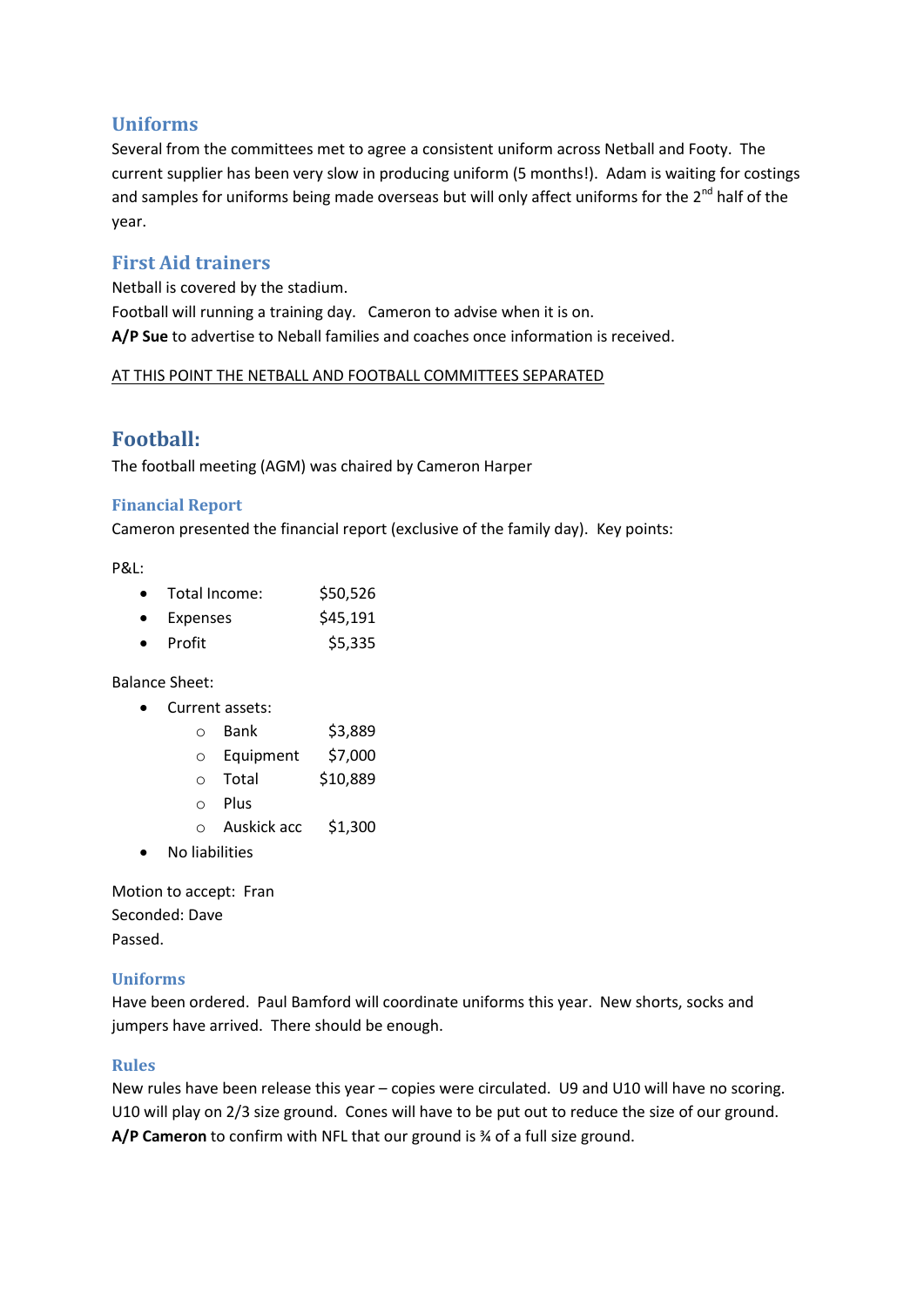### **Team Managers and coaches**

Team managers and coaches for this year will be:

| Grade   | Team manager       | Coach                         |  |
|---------|--------------------|-------------------------------|--|
| U12     | Carolyn Exton      | <b>Keith Carey</b>            |  |
| U11     | John Tobin         | Daniel O'Reagan               |  |
| U10     | <b>Fran Scott</b>  | <b>Matt Hillman (TBC)</b>     |  |
| Tackers | Dean McGrath (TBC) | Mark Borg with Adam assisting |  |

#### **Football Committee Election**

Note: David Honey retired as secretary during last year. Chrissie is resigning as treasurer.

Cameron, as public officer of the association declared the committee dissolved and opened the committee positions for re-election.

| <b>Position</b> | <b>Nominated</b> | <b>Nominated</b> | Seconded |
|-----------------|------------------|------------------|----------|
| President       | Dave             | Mark             | Adam     |
| Senior VP       | Matt             | Dave             | John     |
| <b>VP</b>       | Dean McGrath     | Dave             | Cameron  |
| (Junior) VP     | Cameron          | John             | Mark     |
| Treasurer       | Glen Franklin    | Cameron          | John     |
| Secretary       | Adam Dunn        | Cameron          | Fran     |

The following positions were elected:

Note: Glen will effectively take over as treasurer from the date of the last accounts – July 2014.

#### **Other Issues**

#### North Ivanhoe Football Club

North Ivanhoe Football Club (Shelly St West Heidelberg) is holding a multi-cultural day at their ground at 4-8pm on Friday 20<sup>th</sup> March. They have invited us to get involved and will let us promote the club (sell slushies) etc. They will also advertise the club on all the notice boards etc.

They have also invited us to play home game(s) there, taking the money from the canteen, etc.

The discussion was that playing before their reserves doesn't have much merit as the only families who will be around will be the football teams' families. Dave proposed playing a home game *between* their reserves and their seniors. They may have to bring their reserve match time forward. This could be a practice match (4x10 minute quarters) or an Auskick session.

**Resolution:** Ask the club to schedule an hour space between reserves and seniors and we will put on an inter-club practice match twice a year. They should also provide umpires etc. **A/P Cameron** to liaise with North Ivanhoe Football Club.